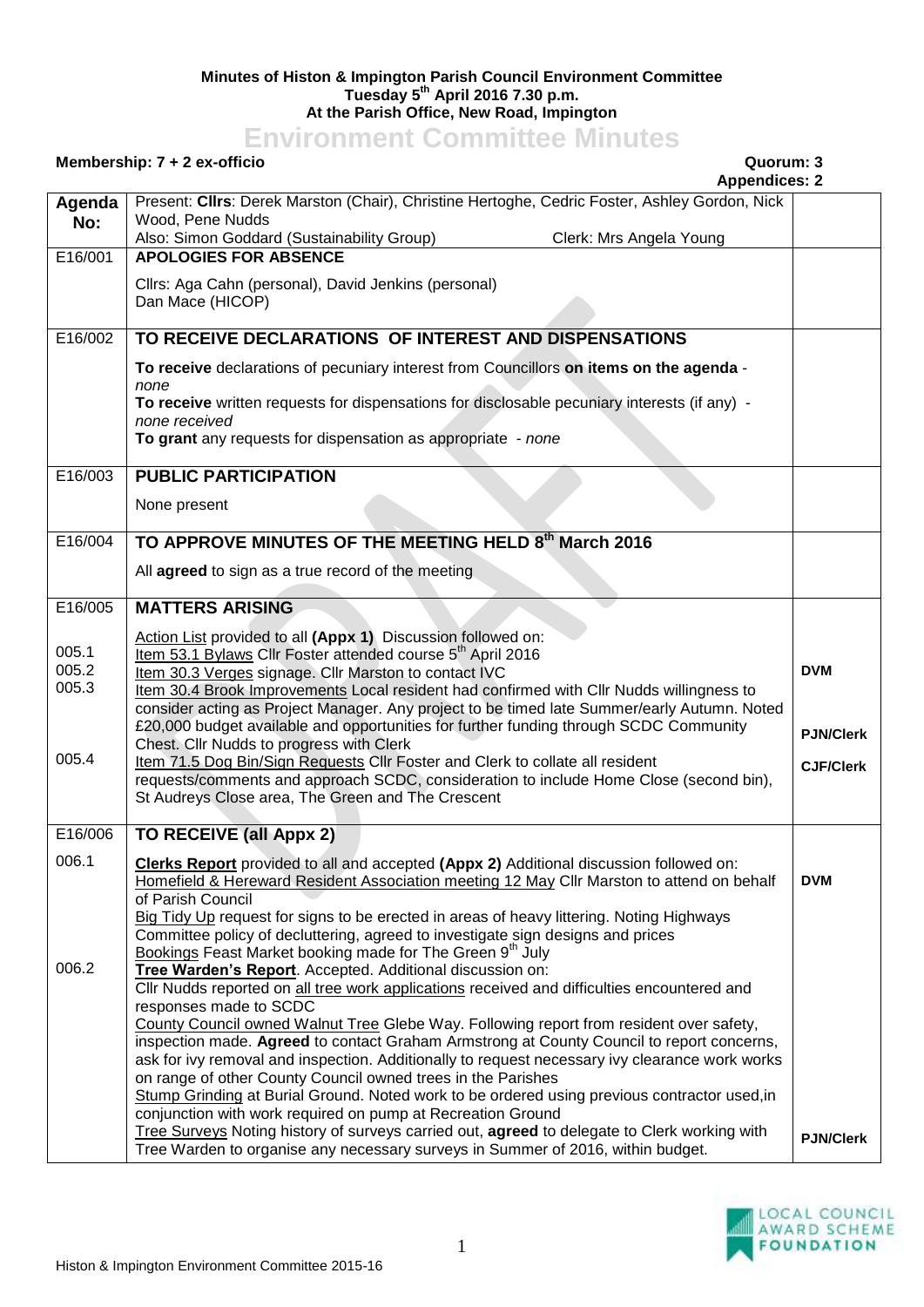| 006.3          | Outstanding work from previous schedules on areas to be completed in advance, also<br>delegated to Clerk working with Tree Warden<br>New Tree Charter originally signed in 1217 being prompted by Woodland Trust. Tree Warden<br>to investigate and report back. Recommendation to Full Council that trees locally remain high<br>on its agenda to avoid escalating losses seen nationally<br>Allotment Officer's Report Accepted. Cllr Nudds Allotment Officer, reported on up to date<br>waiting list details<br>Gatehouse Road noted use of carpet prohibited but not specifically listed in Gatehouse Road | <b>PJN/Clerk</b><br><b>PJN</b><br><b>Full</b><br><b>Council</b><br><b>PJN</b> |
|----------------|----------------------------------------------------------------------------------------------------------------------------------------------------------------------------------------------------------------------------------------------------------------------------------------------------------------------------------------------------------------------------------------------------------------------------------------------------------------------------------------------------------------------------------------------------------------------------------------------------------------|-------------------------------------------------------------------------------|
|                | rules. Allotment Office will put forward this and any other suggested changes to rules for next<br>review. Gatehouse Road haulage way due for cut May. Parish Council Groundstaff to strim on<br>Gatehouse Road and pathways on Glebe Way. Rubbish Allotment Officer to organise<br>collection of piles made                                                                                                                                                                                                                                                                                                   | <b>PJN</b>                                                                    |
|                | Glebe Way post and wire fence rotting/broken in places. Allotment Officer to provide<br>specification for works by original contractors S Gill. Also any work required on fence between<br><b>Allotments and Burial Ground</b>                                                                                                                                                                                                                                                                                                                                                                                 | <b>PJN</b>                                                                    |
| 006.4          | Sustainability Working Party Report Ruth Moulder attending Repair Café meeting 5 <sup>th</sup> April.<br>Katherine Holliday to remind Cllr Marston on details of verge signage to discuss with IVC.<br>Facebook Page now opened. Community Allotment Plot now in good shape. Still keen to take<br>on additional space, currently not kept well. Details provided of potato event due 9 <sup>th</sup> April                                                                                                                                                                                                    | <b>DVM</b>                                                                    |
| 006.5          | Public Art Working Party Notes of meeting held 22 March provided. Next meeting due 19 <sup>th</sup><br>April. Cllr Nudds, Convener, outlined actions agreed:<br>- Accept offer of pro-bono work on Tithe Post<br>Approach County Council re graffiti project along Guided Bus<br>Renovate BT Box and look into use of acrylic images<br>Progress publicity and PR issues re glaze pavilion. Possibly of annual event                                                                                                                                                                                           |                                                                               |
| 006.6          | Village Green Accepted. Additional discussion on:<br>Fence and Bridge at Green County Council and South Cambs District Council contact<br>required. Volunteers available to carry out clearing work                                                                                                                                                                                                                                                                                                                                                                                                            |                                                                               |
| 006.7          | <b>Burial Ground</b> Accepted. Quote to be sought from contractor for railings at Homefield Park to<br>include like fencing along Mill Lane. Also additional quote for entire boundary for comparison                                                                                                                                                                                                                                                                                                                                                                                                          |                                                                               |
| 006.8          | HICOP Simon Goddard reported new Chairman would be elected at May AGM.<br>Plans for 2016 include:<br>Birds and Bees Breakfast for Feast Week<br>Joint event with Sustainability Group on food<br>Juicing Event                                                                                                                                                                                                                                                                                                                                                                                                 |                                                                               |
|                | Evening picnic in August                                                                                                                                                                                                                                                                                                                                                                                                                                                                                                                                                                                       |                                                                               |
| E16/007        | <b>OTHER MATTERS</b>                                                                                                                                                                                                                                                                                                                                                                                                                                                                                                                                                                                           |                                                                               |
| 007.1          | <b>Strategy for Acceptance of Memorial Seats Agreed to review audit of existing seats and</b>                                                                                                                                                                                                                                                                                                                                                                                                                                                                                                                  |                                                                               |
| 007.2          | prepare draft strategy. Noted downside of seats was concrete plinth use<br><b>Suggestive of Removal of BT Kiosk High Street/School Hill</b> Members considered kiosk to                                                                                                                                                                                                                                                                                                                                                                                                                                        |                                                                               |
| 007.3          | be an eyesore. Agreed to contact BT again to ask re plans for its future<br>To Review Recent Hire of Homefield Park and strategy for commercial enterprise bookings of<br>Parish Council owned open spaces. Residents input reviewed. Additional comments on:<br>Health and Safety care $-$ e.g. use of hazard tape<br>Poor layout<br>$\blacksquare$<br>٠                                                                                                                                                                                                                                                      |                                                                               |
|                | Depressions not lifted before chippings laid<br>Requirement for deposit<br>٠<br>Pressure to commercialise open spaces<br>$\overline{a}$<br>Plans to clear path and make properly accessible<br>$\blacksquare$<br>Agreed follow up report to be made in next newsletter. Full Council to be asked to discuss as<br>a concept to confirm wish to promote more events in Homefield Park positively, and clear                                                                                                                                                                                                     | <b>Full</b><br><b>Council</b>                                                 |
| 007.4<br>007.5 | guidelines for office to be provided<br>To Review end of year finances; debtors and creditors End of Year figures reviewed. Showing<br>total underspend of £22,005. Agreed to request carry fund of revenue budgets due to<br>seasonal factors:<br>£7,462 - Kings Meadow<br>£6,334 – Trees, some work agreed not yet ordered, tree surveys due<br>$\overline{\phantom{a}}$<br>£200 – Planting at The Coppice, opposite Holiday Inn (agreed not yet ordered)<br><b>Total £13,996</b>                                                                                                                            |                                                                               |